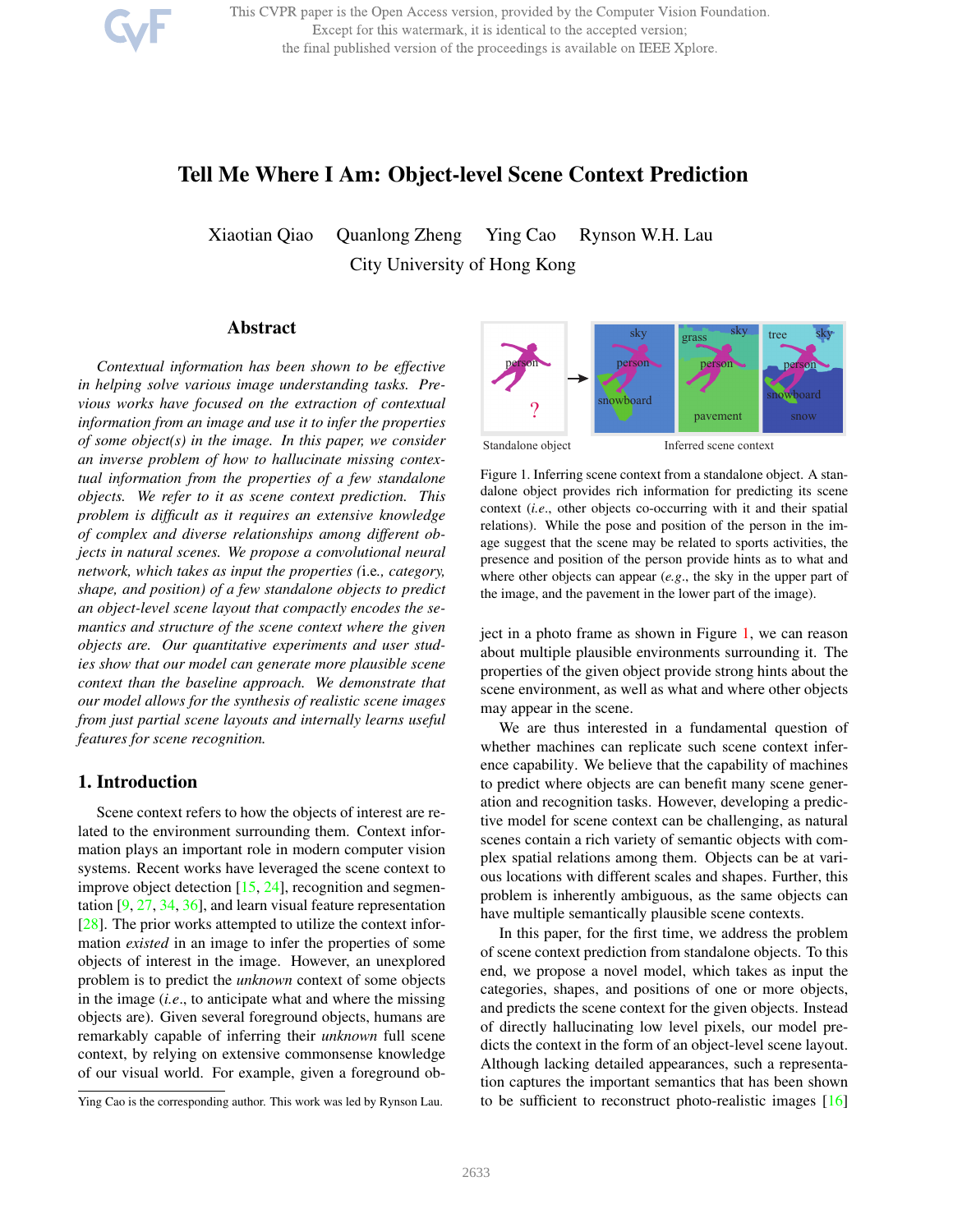and build the scene structures [43]. Our model consists of three modules: a shape generator, a region generator, and a compositor. The shape generator aims to generate object shapes of different categories, and the region generator aims to generate object bounding boxes to indicate possible object positions and sizes. The outputs of both generators are then fused and passed to the compositor to generate a scene layout representing the scene context, which is coherent with the input objects.

To evaluate the effectiveness of our method, we conduct quantitative and qualitative experiments on the COCO-Stuff dataset [2]. Experimental results show that our method can generate diverse, semantically plausible scene contexts from the given foreground objects. In addition, we demonstrate that our model enables realistic full scene image synthesis from only partial scene layouts, and that it internally learns useful features for scene recognition.

The main contributions of this paper are:

- To our knowledge, we make the first attempt to address the problem of predicting unknown environments where objects of interest reside in.
- We develop a novel neural network architecture to predict object-level scene contexts from just standalone foreground objects.
- We demonstrate the value of scene context reasoning ability, by showing the utility of our model in both image synthesis and scene recognition tasks.

# 2. Related Work

Modeling scene context. The context of an image contains rich information about how objects and scenes are related to each other. Cognitive science studies have shown that contextual information plays a crucial role in human visual recognition  $[1, 7]$ . There are many types of context information, including visual context [11], global scene context  $[35]$ , relative location  $[8]$ , and layout  $[32]$ .

With deep learning, many tasks are now exploiting contextual information to learn visual features and improve visual understanding performance. On the one hand, context is essential for feature learning. For example, Pathak *et al*. [28] proposed a context encoder to learn high-level semantic features for image inpainting. On the other hand, context has been shown to be effective in many vision tasks, such as recognition, detection and segmentation [27, 36]. Multiple contexts can also be combined to improve performance. Choi *et al.* [6] proposed a graphical model to exploit multiple contexts to identify the out-of-context objects in a scene. Izadinia *et al*. [17] encoded the scene category, the context-specific appearances of objects and their layouts to learn the scene structure. Chien *et al*. [5] built a ConvNet to predict the probability of a pedestrian to be located at some location in the image. Wang *et al*. [40] used a variational auto-encoder to show the possibility of reasonable nonexistent human poses in a scene. All these works use the existing context of the image as an additional cue to reason about the properties of foreground objects of interest. Our objective is fundamentally different from these prior works. Conceptually, we are trying to address an inverse problem, *i.e.*, to infer the missing scene context from the properties of the given foreground objects.

Our work also bears some high-level resemblance to the recent efforts on data-driven indoor scene synthesis. They attempted to model object arrangements with undirected factor graphs [19], activity graphs [12], and stochastic grammars [29]. Unlike these works that built context information from pair-wise object relationships, Wang *et al*. [38] introduced a deep neural network to learn the priors of object placements for indoor scene synthesis. Similar to [38] from a high-level perspective, we also use deep neural networks to learn priors on the spatial structure of objects from image data in order to synthesize semantic layouts. However, unlike [38] which aimed to generate the arrangement of a sparse set of 3D objects, we aim to predict a dense, pixel-wise scene layout. In addition, we deal with a more challenging problem as we only use the given object(s) as input but their method assumes the scene types to be known.

Unsupervised representation learning via context prediction. There have been some efforts on unsupervised visual representation learning via context prediction. The skip-gram models [26] learn a word representation by predicting surrounding words of a single word. Doersch *et al*. [10] learned an image representation via predicting the relative position of patches in an image (*i.e*., spatial context). Vondrick *et al*. [37] learned to anticipate the visual representation in a future frame of an unlabeled video (*i.e*., temporal context). In our work, our ultimate goal is not the visual representation learning, but the prediction of the surrounding environment of some standalone objects.

Context-based image manipulation. A number of works have investigated how to use context for image manipulation tasks. Some works used context as a prior to retrieve and composite the assets. Tan *et al*. [33] used CNN features to capture local context for person composition. By jointly encoding the context of foreground objects and background scenes, Zhao *et al*. [44] learned a feature representation for compatible foreground object retrieval based on a given background image. However, the quality of the generated image depends on the retrieval database. The retrieved assets may not fulfill the user's requirement and generate unrealistic compositions. Other works represented the context as a scene layout and learned a generative network to manipulate the synthesized image. Wang *et al*. [39] proposed a GAN model to synthesize and manipulate high resolution images from the scene layout. Hong *et al*. [14] con-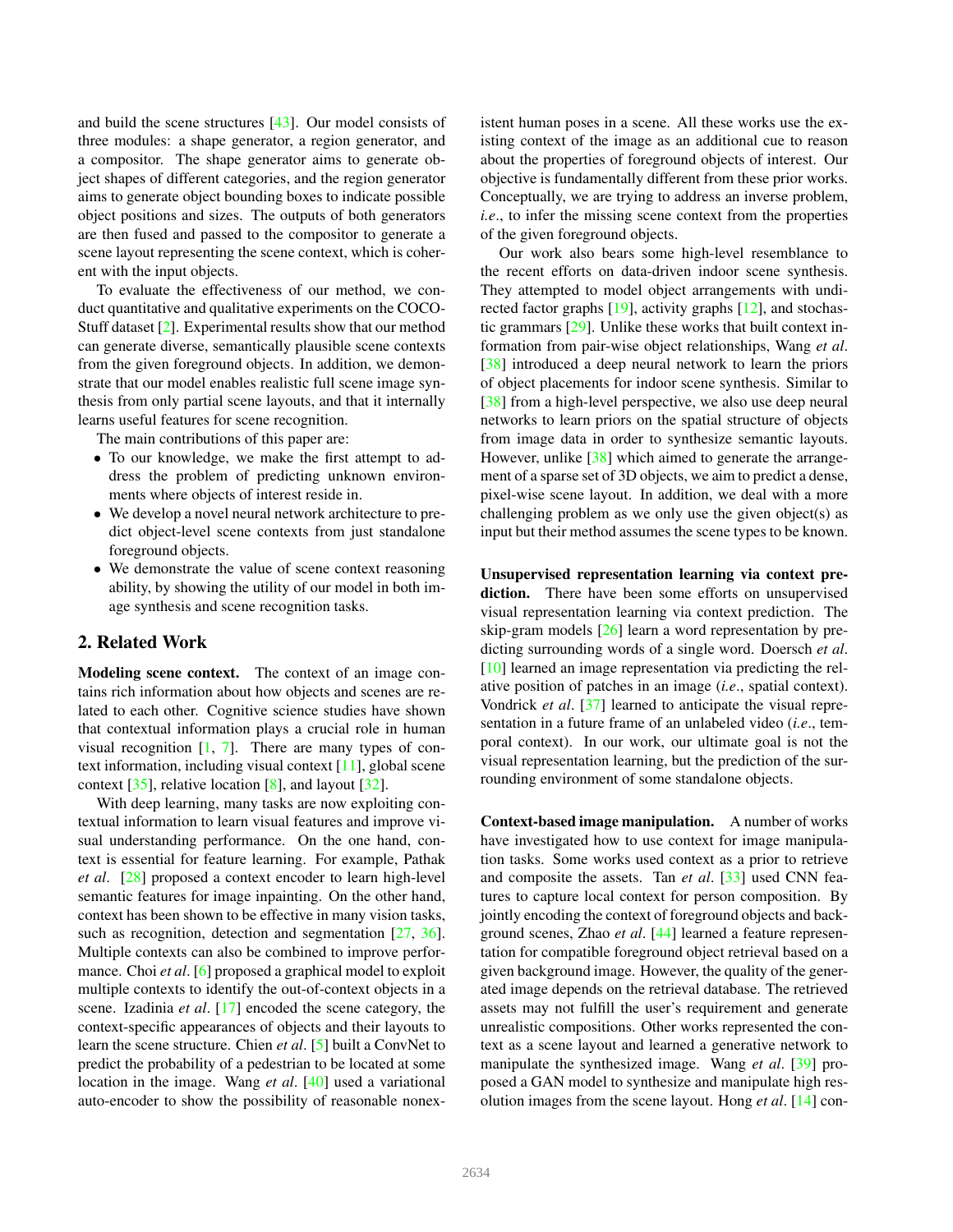

Figure 2. Overview of our network architecture. Our model takes as input an object layout encoding the properties of input objects and generates a scene layout representing the scene context. We use the category classifier to pre-train the encoder to obtain the object embedding features. The object embedding features and a noise vector are concatenated and passed to the shape generator and the region generator. The shape generator generates the shapes of all C object categories, while the region generator generates the parameters and confidence values of B bounding boxes to represent the potential region proposals for each category. The boundary thickness of each bounding box indicates the confidence score of the box. The bounding boxes are then used to warp their corresponding shapes to a coarse scene layout, which is then refined by a compositor to output a final scene layout. Further, a shape discriminator and a layout discriminator are introduced to classify the generated object shapes and scene layouts, respectively, as real or fake.

structed a scene layout as an intermediate representation for image manipulation from text descriptions. A key drawback of these methods is that they need complete semantic layouts or text descriptions as input. With our scene context prediction model, we only need the user to provide a partial semantic layout containing a few objects, and our approach can generate diverse plausible scene layouts for synthesizing realistic full scene images. Thus, our model can be considered to be complementary to existing image synthesis methods.

# 3. Approach

### 3.1. Problem Formulation

Our goal is to develop a deep neural network that takes the properties of one or more standalone objects as input to generate a scene context around the objects, which contains the other objects that are likely to co-occur with the given objects. As illustrated in Figure 2, we encode both the input objects and the predicted scene context using the objectlevel semantic layout, which can compactly describe the classes, shapes, and positions of the objects in a scene layout. Concretely, given an input object layout  $X<sub>o</sub>$ , our model learns a function f to generate a scene layout  $X_s = f(X_o)$ . We describe each part of our network in details below.

# 3.2. Scene Context Prediction Network

Encoder. The input to the encoder is an object layout,  $X_o \in \{0,1\}^{H \times W \times C}$ , where H and W are the height and width of the layout, respectively, and  $C$  indicates the object category of each pixel in the layout in the one-hot vector format. The encoder extracts object embedding features from  $X_o$  to produce a feature map of size  $4 \times 4 \times 512$ . In order to learn a useful object feature representation, we add a category classifier to predict the presence of each object category in the scene context. The category classifier contains two fully connected layers, followed by a Sigmoid layer which outputs a C-dimensional vector.

Shape Generator. To increase the diversity of the generated layout, we add a noise vector  $z_t$  on top of the object embedding features by spatial replication and feature channel concatenation, resulting in concatenated features F. We then feed  $F$  to the shape generator. The output is the soft binary masks  $M \in [0, 1]^{16 \times 16 \times C}$ , representing the shapes of all object categories. The shape generator module is composed of a sequence of de-convolutional layers. Each layer is a  $4 \times 4$  de-convolution with a stride of 2, followed by batch normalization and ReLU. The last layer is a  $1 \times 1$ convolution followed by Sigmoid nonlinearity.

**Region Generator.** Region generator receives  $F$  and predicts  $B$  region proposals for each of the  $C$  object categories. Each region proposal is represented by a bounding box with four parameters  $(x, y, w, h)$  and a confidence score s.  $(x, y)$  refer to the center location of the box.  $(w, h)$  refer to the width and height of the box. The confidence value represents the probability that the bounding box covers an object. Thus, the output of the region generator is a tensor of size  $B \times 5 \times C$ , where 5 refers to the four parameters plus the confidence score. The object generator module consists of a set of residual blocks and convolution operations, fol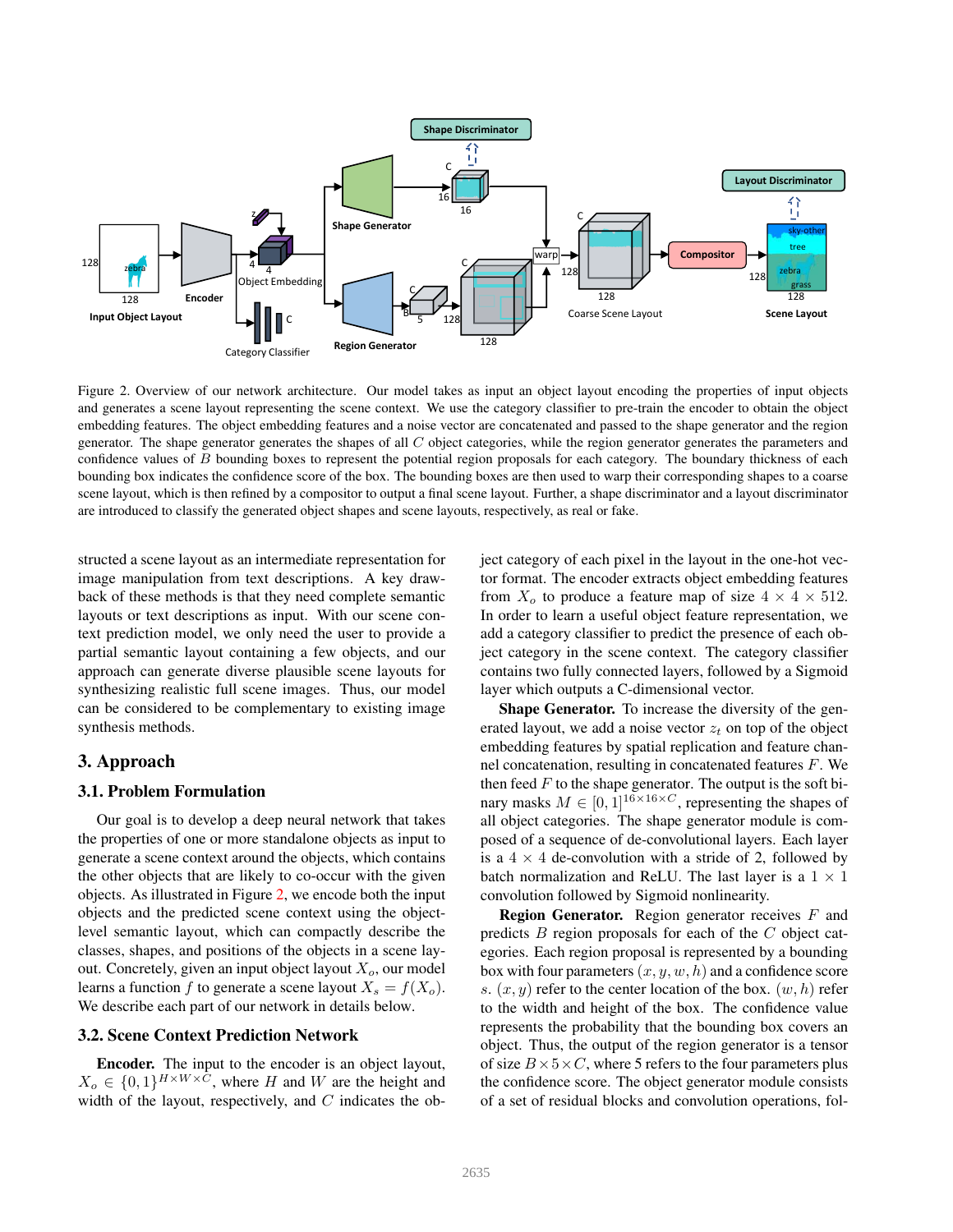lowed by two fully connected layers to predict the bounding box parameters and the confidence scores.

Compositor. To combine the predicted shape masks and object bounding boxes coherently into a scene layout, for each object category, we warp the generated shape masks to the position of the corresponding bounding box using the bilinear interpolation operator in the spatial transformer network [18]. Note that some artifacts like unlabeled regions and tiny objects may exist in the fused coarse scene layout. In addition, the generated object bounding boxes may overlap each other, causing occlusion among different objects. To address these problems, we further convert the coarse layout to the dense pixelwise scene layout using the Cascaded Refinement Module [3].

Discriminators. For a given input (*e.g*., a standalone object on a canvas), there may be multiple scene layouts that are plausible and consistent with the input. To handle this multi-modal issue, we introduce two additional discriminators, as inspired by the recent success of adversarial learning approaches [13, 16]. One is a shape discriminator  $D_{shape}$ , and the other is a layout discriminator  $D_{layout}$ . The input to the shape discriminator  $D_{shape}$  is the generated shape masks  $m_c$  or the real shape masks  $m_c$ . The input to the layout discriminator  $D_{layout}$  is the generated scene layouts or the real scene layouts. Both discriminators encode the input by a series of downsampling layers, which are implemented by stride-2 convolutions.

### 3.3. Training

Due to the complexity of context prediction, it is difficult to directly train our model end-to-end. Thus, we first pre-train the category classifier to obtain the object embedding features. We then train all modules together. Let  $l = \{l_c \in \{0, 1\}, c \in C\}$  be the ground truth object categories of an image. We use the cross-entropy loss  $L_{cls}$  for the category classifier as:

$$
L_{cls} = -\sum_{c \in C} [l_c \log p_c + (1 - l_c) \log(1 - p_c)], \quad (1)
$$

where  $l_c = 1$  if the image contains object category c.  $p_c$  is the predicted probability for c.

For the region generator, we use  $t = (x, y, \sqrt{w}, \sqrt{h})^T$ and s to denote the bounding box parameters and the confidence score of a predicted bounding box, respectively. We define the loss as:

$$
L_{box} = \sum_{i=1}^{C} \sum_{j \in B_i} (p_{i,j}^{obj} || t_{i,j} - \hat{t}_{i,j} ||^2 + \lambda (p_{i,j}^{obj}) || s_{i,j} - \hat{s}_{i,j} ||^2),
$$
\n(2)

where  $i$  ranges over all object categories and  $j$  ranges over all the bounding boxes of category i.  $\tilde{t}_{i,j}$  and  $\hat{s}_{i,j}$  are the ground truth bounding box parameters and the confidence score, respectively.  $p_{i,j}^{\sigma bj}$  is an object indicator that is 1 when

the bounding box covers a ground truth object and 0 otherwise. Since most generated bounding boxes do not cover any ground truth objects, we introduce a class re-balancing function  $\lambda(x)$  to prevent the model from predicting a zero confidence score for most bounding boxes.  $\lambda(x) = 1$  when  $x = 1$  and  $\lambda(x) = 0.1$  when  $x = 0$ .

For the shape generator, let  $m \sim p_{fake}(m)$  be the generated shapes. Its loss is defined as:

$$
L_{shape} = E_{m \sim p_{fake}(m)}[L_{crs}(m,\hat{m})] +
$$
  

$$
E_{m \sim p_{fake}(m)}[(D_{shape}(m) - 1)^2].
$$
 (3)

The first term penalizes the difference between each generated shape m and its ground truth  $\hat{m}$  using a pixelwise cross-entropy loss  $L_{crs}$ . The second term encourages the shape generator to produce realistic shapes to fool the shape discriminator. We use L2 norm instead of log, as in the LS-GAN  $[25]$ , to stabilize our training.

For the shape discriminator, its adversarial loss is defined as:

$$
L_{shape}^D = E_{m \sim p_{fake}(m)} [(D_{shape}(m) - 1)^2] +
$$
  
\n
$$
E_{t \sim p_{real}(t)} [D_{shape}(t)^2],
$$
\n(4)

where  $t \sim p_{real}(t)$  are real shapes.

Finally, the losses for the output scene layout and the layout discriminator are identical to Eq. 3 and 4, respectively, except that object shapes are replaced with scene layouts.

#### 3.4. Implementation Details

The input object layout is resized to  $128 \times 128$  by nearest interpolation. To help the network converge, we first train the category classifier to obtain the object embedding features. To obtain the values of the object indicator  $p_{i,j}^{obj}$ , which are used in the loss in Eq. 2, we follow the approach of YOLO [31]. In particular, for each iteration during training, we feed an input into our network to predict the region proposals for all object categories. A region proposal of a category is labeled as positive (*i.e.*,  $p_{i,j}^{obj} = 1$ ) only if it has an intersection over union (IOU) of at least 0.5 with any ground truth bounding box of the same category, and labeled as negative (*i.e.*,  $p_{i,j}^{obj} = 0$ ) otherwise. The ground truth confidence score  $\hat{s}_{i,j}$  of a predicted bounding box is defined as the IOU between the predicted bounding box and the ground truth. Note that during the training stage, we use the ground truth of object bounding boxes for the compositor to generate the scene layout. During the testing stage, we choose the generated object bounding boxes based on the corresponding confidence value. We use the Adam optimizer [20] for optimization with  $\beta_1 = 0.5$  and  $\beta_2 = 0.9999$ . The learning rate is  $2e^{-4}$  and the batch size is 128. For each mini-batch, we alternately minimize the loss functions to update the parameters of the generators and discriminators, as in [13].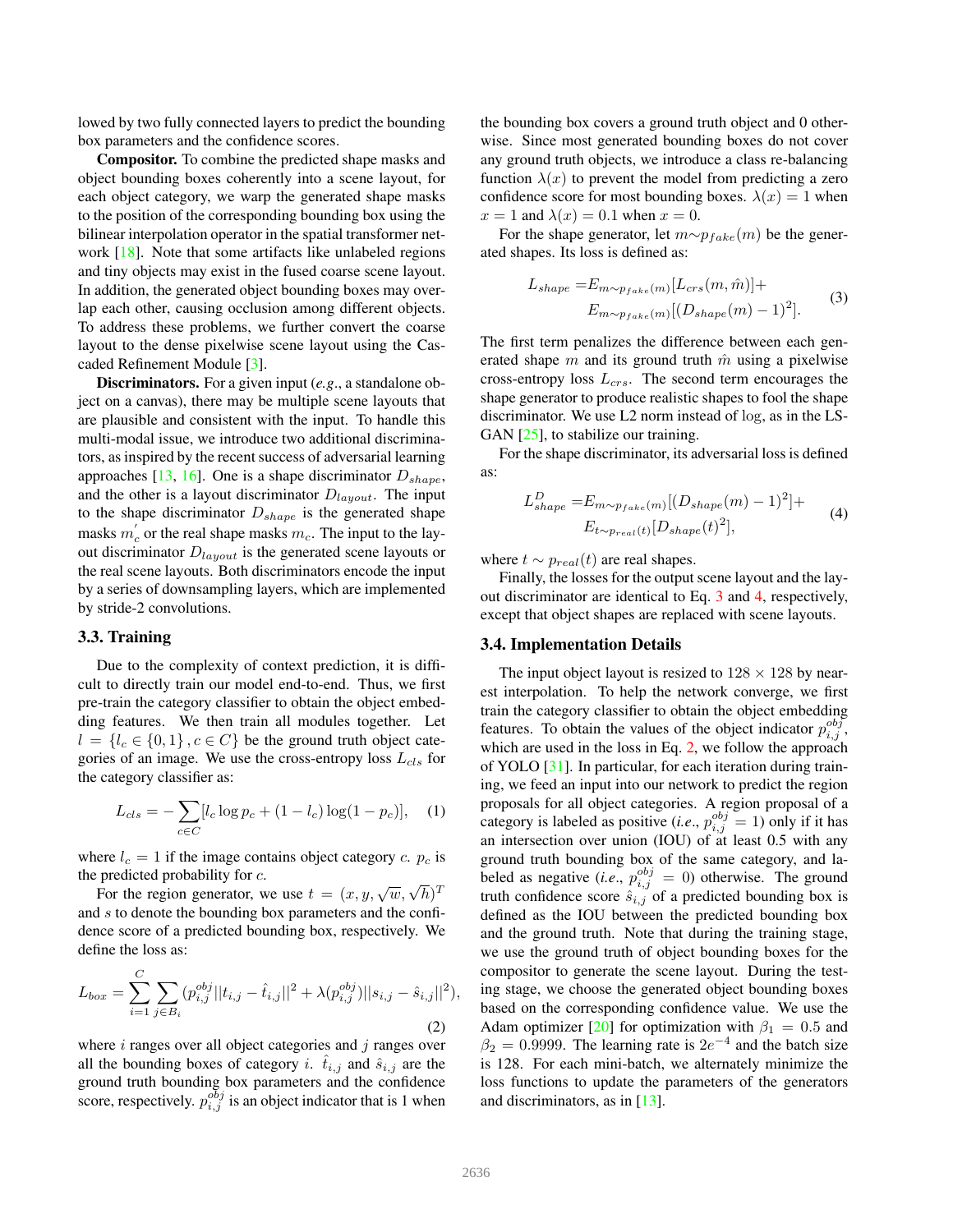# 4. Experiments

In this section, we train our model to generate scene layouts on the COCO-Stuff [2] dataset. We aim to show that our model can generate plausible scene contexts from the input objects with diverse object properties. We show both qualitative and quantitative results of our method, in comparison with a baseline, and evaluate the plausibility of our generated scene contexts via a user study. Finally, we show how our model can be used to synthesize realistic scene images from partial scene layouts and help performance improvement on scene recognition.

#### 4.1. Dataset

We perform experiments on the COCO-Stuff dataset, which augments a subset of the COCO dataset [22] with additional stuff categories. The dataset annotates 40k training and 5k testing images with bounding boxes and semantic layouts for both indoor and outdoor scenes, including 80 *thing* categories and 91 *thing* categories in total. Our evaluation only focuses on outdoor scene images in the dataset, which have many complex and diverse scene structures and thus make the scene context prediction problem very challenging. Given the outdoor scene layouts, we only select those with 2 to 8 objects in them. To train our network, for each layout, we randomly select one or two objects and remove other regions to form an *object layout*, which together with the original semantic layout (referred to as *scene layout* in this work) form a training pair. If a selected object covers less than 5% of the image, we skip this object. As a result, we produce a dataset that contains 72 object categories (39 *thing* categories and 33 *stuff* categories), with a total of 52,803 training pairs and 1,934 test pairs.

#### 4.2. Baseline

Since we are not aware of any previous works on scene context prediction, we compare our method with the pix2pix method  $[16]$ , which learns a generic mapping between an input image and an output image with aligned image pairs. We train the baseline using our training dataset so that it can map an input object layout to an output scene layout, as in our model. Note that we have empirically found that the baseline tends to produce noise, *i.e*., small artifacts, in its outputs. Thus, we refine its results via a simple postprocessing to address the issue. Specifically, we first filter the initial results by a weighted median filter. We then apply a guided filter with the filtered images as guide images to obtain the final results.

#### 4.3. Qualitative Results

Figure 3 shows some qualitative results of our model, in comparison with those from the baseline. We make several observations as follows. First, our method can generate more visually diverse scene layouts than the baseline. For example, in the first column, the baseline always gives similar object categories and positions (*e.g*., grass, tree and sky), while our method can generate diverse object categories and positions, in response to the input object layouts. Second, the scene layouts predicted by our model are more semantically plausible than those by the baseline. For example, in the third row of the first column, the baseline predicts some unlikely spatial relations among the objects for the scene (*i.e*., person in sky and grass in sky). In contrast, our method predicts a sea region given the bird flying on top of the sand, which is more convincing. Third, our model is able to generate scene context that respects the input objects consistently, while the baseline fails to give reasonable results in some cases (*e.g*., landing the snowboard on top of the grass in the fourth row of the first column).

We further investigate how well the change in the spatial relationship between the input objects may affect the scene context inference of our model, and show the results in the second column. For example, when we change the spatial relationship of the person and the airplane from left/right (first row) to above/below (second row) or inside/surrounding (fourth row), the scene layouts by our model favorably adapt to the inputs, while the baseline tends to give similar results. We also analyze how different object sizes and categories affect the predicted scene layouts. In the third column, we show the different generated scene layouts when changing the size of a car (first and second rows) or changing the category of the input from boat to tennis racket (third and fourth rows). Our method can still give promising results, whereas the baseline predicts less plausible context sometimes (*e.g*., putting a car on grass (second row)). These results suggest that, as compared with the baseline, our method can generate more diverse, semantically plausible scenes that fit the input object layouts.

#### 4.4. User Studies

We use Amazon Mechanical Turk (AMT) to evaluate the quality of our results in terms of two aspects: plausibility (how plausible the generated scene layouts are) and fitness (how well the generated scene layouts fit the given inputs). For this experiment, we use 50 input object layouts randomly chosen form our test dataset. For each input, we generate scene layouts using our method (Ours) and pix2pix (Baseline).

Plausibility. We ask AMT workers to judge the generated layouts and ground truth (GT), by evaluating whether objects in the scene layouts have incorrect relationships (plausibility). For those scene layouts that are regarded as implausible, they are asked to label at least a pair of objects that have a wrong spatial relation. We had a total of 30 workers in our experiment, with each scene layout being evaluated by at least 10 workers.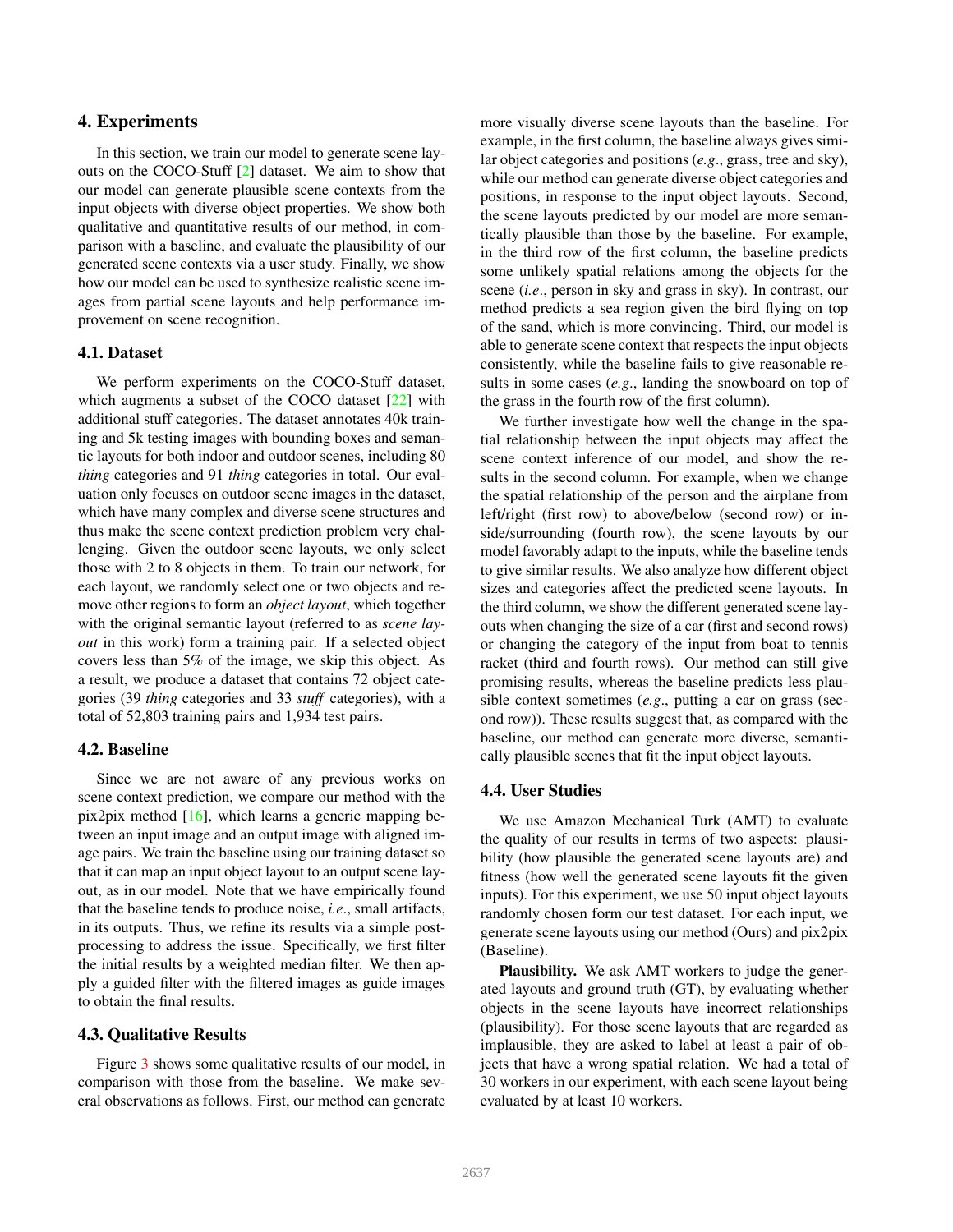

Figure 3. Qualitative results from our model and the baseline. Given the input object layouts (left diagrams in each column), which contains one or two standalone objects, we generate the output scene layouts using our model (middle diagrams in each column) and the baseline (right diagrams in each column).

| Passline           | Ours       | GT              |                 |                 |
|--------------------|------------|-----------------|-----------------|-----------------|
| Plausibility score | $\uparrow$ | $0.34 \pm 0.12$ | $0.73 \pm 0.11$ | $0.85 \pm 0.08$ |

Table 1. Plausibility scores for the baseline (Baseline), our method (Ours), and the ground truth (GT).

Ours over Baseline Ours over GT Baseline over GT Fitness preference 71% 43% 16%

Table 2. Fitness preference for the baseline (Baseline), our method (Ours), and the ground truth (GT).

For each scene layout, we compute the fraction of workers who have chosen it to be plausible as a plausibility score, and report the average score for each method in Table 1. Note that the average score of the ground truth represents an upper bound performance. The results show that our results are perceived to be significantly plausible than those by the baseline and much closer to the ground truth.

Fitness. For this experiment, we show the workers an input object layout along with two scene layouts that are randomly chosen from the three sources (Ours, Baseline and GT). The workers are asked to select a scene layout that describes a more plausible context of the input objects. We had a total of 9 workers in the experiment. The results in Table 2 show that our results are preferred by the workers most of time, compared with those by the baseline. Further, the workers only show a slight preference for the ground truth layouts over our results. This implies that our results are considered to fit the input objects better, and comparable to the ground truth.

# 4.5. Quantitative Evaluation

We quantitatively evaluate the plausibility of our generated scene layouts using the object pairwise relationship priors, which have been widely used in indoor scene synthesis to characterize scene structure [23, 38]. In particular, we compute the probabilities of pairwise relations among object classes from a dataset of natural scene images, and evaluate the likelihood of each generated scene layout under the probabilities to measure its quality. Formally, let  $C$  and  $R$  be the object categories and pairwise spatial relations, respectively. For each pair of object classes  $\langle u, v \rangle$ ,  $u, v \in C$ , we compute a probability of them being in a spatial relation  $r \in R$  as  $p(r | \langle u, v \rangle)$ . Here, we consider six mutually exclusive spatial relationships, ie,  $R \in \{left, right, above, below, inside, outside\}.$  Given a generated scene layout  $X$ , we define its negative log likelihood (NLL) as:

$$
NLL = -\frac{\sum_{\langle u,r,v\rangle \in T} \log p(r | \langle u,v \rangle)}{|T|},\tag{5}
$$

where  $\langle u, r, v \rangle$  iterates over all the possible class pairs denoted as T in the layout.

We use 2-fold cross-validation for this evaluation. In particular, we first split our training dataset uniformly into two fold. For each fold, we train a model on it, learn the priors from the other fold, and compute the NLL on the test dataset against the priors. Finally, we use the mean NLL  $(NLL_{all})$ over the two fold as our metric for scene layout plausibility evaluation. In addition, we calculate the input-centric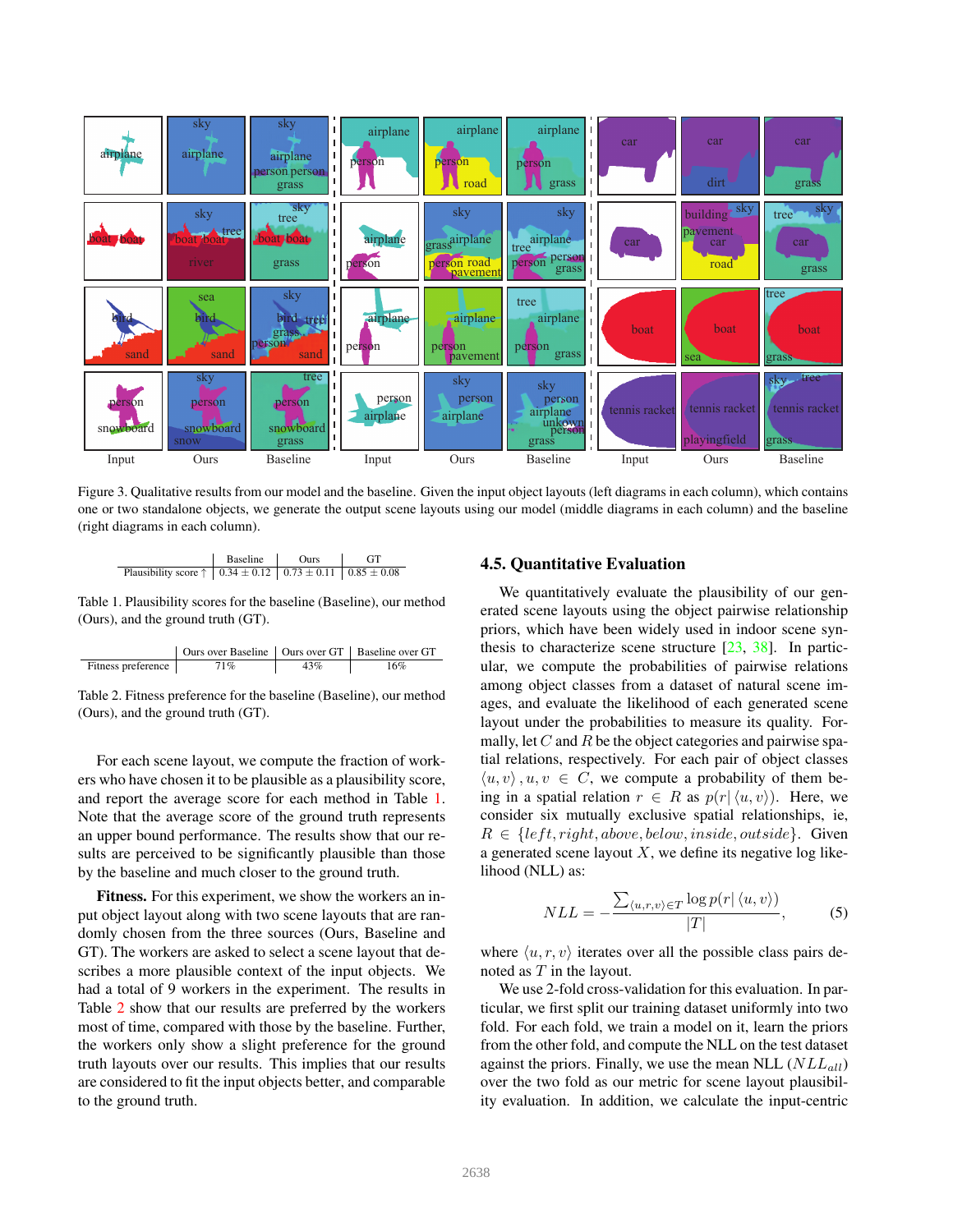

Figure 4. Given a partial scene layout or a sketch as input, our method is able to generate a complete scene layout and further synthesize realistic a full scene image.

mean NLL  $(NLL_{object})$  to measure how well the predicted scene layouts fit the inputs. To do this, we only consider the category pairs where the inputs are involved in Eq. 5.

Table 3 compares the performance of our model to the baseline. Our method outperforms the baseline by a large margin in both metrics. This again confirms the superior performance of our method in predicting plausible and fitting scene context, in comparison to the baseline.

#### 4.6. Ablation Study

To investigate how different components in our network affect the generation performance, we compare several ablated versions of our model, using the mean NLL introduced in Section 4.5.

No category classifier. We remove the category classifier, so that there is no pre-training for the object embedding features.

No discriminators. We remove both shape and layout discriminators, relying only on the pixelwise cross entropy losses for model learning.

No shape or layout discriminator. We remove one of the discriminators.

From the results in Table 3, we can observe that compared with the ablated versions, our full model achieves better performance, which demonstrates the necessity of each component in our model.

#### 4.7. Image Synthesis

We conduct experiments by using our model for image synthesis. Several recent promising works [3, 30, 39] on image synthesis have attempted to generate realistic images from scene layouts. While being able to synthesize stunning results, they all need a complete scene layout to start with. The ability of our model to infer scene context from only

| Method                         | $NLL_{all} \downarrow$ | $NLL_{object}$ |
|--------------------------------|------------------------|----------------|
| Baseline $[16]$                | 2.15                   | 2.11           |
| Ours (No category classifier)  | 1.77                   | 1.70           |
| Ours (No discriminators)       | 1.91                   | 1.85           |
| Ours (No shape discriminator)  | 1.72                   | 1.61           |
| Ours (No layout discriminator) | 1.88                   | 1.84           |
| Ours (Full model)              | 1.69                   | 1.57           |

Table 3. Quantitative evaluation of the baseline, the ablated versions of our model and our full model. We evaluate the performance with negative log likelihood (NLL) of the generated layouts under pre-computed pairwise relation priors.  $NLL_{all}$  reflects the overall plausibility of an output layout, and  $NLL_{object}$  indicates the fitness between the input objects and an output layout.

standalone foreground objects makes it possible to hallucinate a *full* scene image with just a *partial* semantic layout.

For this task, we leverage the state-of-art image synthesis method [30], which transforms a semantic layout into a realistic image. The segments are extracted from our training dataset to generate the memory bank. Given a partial scene layout, we first use our model to predict a full scene layout, which is then fed into the image synthesis method to produce an output image.

In addition to partial semantic layout, we also experiment with using a sketch as an input to our model for image synthesis. To do this, we first need to convert a sketch into a partial layout required by our model. In particular, given the images and their semantic layouts in our training dataset, we use edge detection [42] to obtain the sketches of randomly chosen foreground objects, by applying postprocessing steps as in [4] (including binarization, thinning, small component removal, erosion and spur removal). After that, we train a pix2pix network  $[16]$  to map the sketches to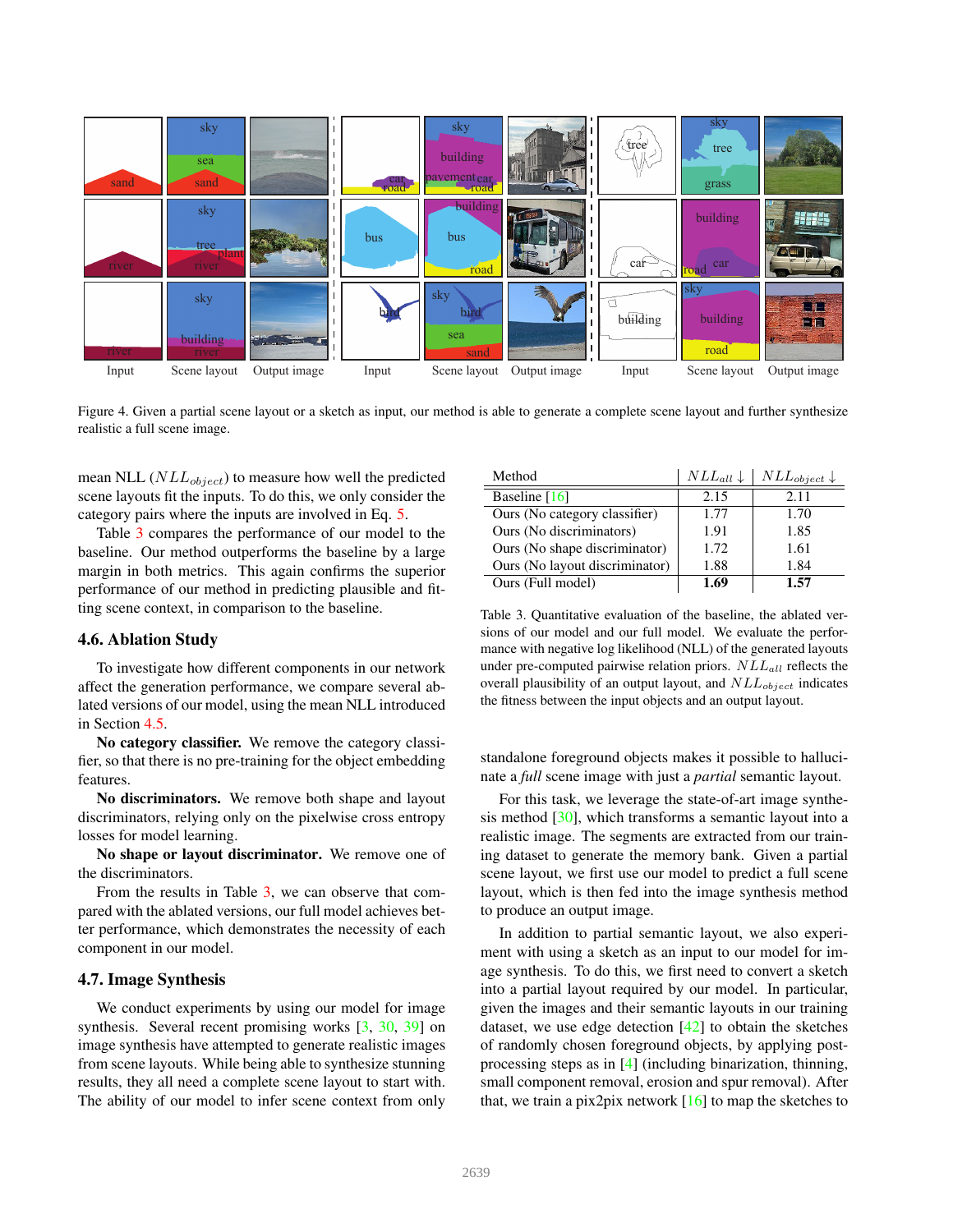| Method              | Accuracy |
|---------------------|----------|
| Chance              | $0.5\%$  |
| ImageNet-CNN $[21]$ | 38.9%    |
| Places-CNN [46]     | 49.8%    |
| $Ours + SVM$        | 39.8%    |
| Ours + Random Init  | 37.6%    |
| Ours + Finetune     | 52.4%    |

Table 4. Outdoor scene recognition accuracy on the SUN dataset [41]. We evaluate the representation learned by our layout discriminator for scene recognition. We compare the performance of directly using the learned representation with a SVM (Ours + SVM), randomly initializing the discriminator (Ours + Random Init) and fine-tuning the discriminator (Ours + Finetune). For comparison, we also show the results from ImageNet-CNN and Places-CNN.

partial layouts. During the test stage, given an input sketch, we first map it to a partial layout, and then transform it to a full scene image with the above image synthesis process.

In Figure 4, we show some image synthesis results generated from partial semantic layouts and sketches. As can be seen, our method can synthesize complex and semantically meaningful full scene images from sparse user inputs.

#### 4.8. Scene Recognition

We also test the the representation learned by the layout discriminator for outdoor scene recognition on the SUN dataset [41]. Note that we use 220 outdoor scene categories for evaluation since our model is trained on outdoor scenes.

To do this, we first replace the output layer of our discriminator with a K-way softmax layer. We then construct a scene recognition model by using a pre-trained semantic segmentation model  $[45]$  to map an input color image to a scene layout, which is then fed into our discriminator for classification. We fine-tune our discriminator using the training splits of the SUN dataset (Ours + Finetune). We also experiment with randomly initializing the discriminator part of our recognition model (Ours + Random Init) instead of using learned weights of our discriminator, and directly using the outputs of the penultimate layer of the discriminator as features for a multi-class SVM (Ours + SVM). Note that since we are interested in exploring the representation of our discriminator, we fix the weights of the semantic segmentation model during the experiment.

We report the recognition accuracy in Table 4. SVM using our learned representation as features slightly outperforms AlexNet pre-trained on ImageNet [21], but is inferior to the pre-trained Places-CNN [46] that is especially designed for scene recognition. In addition, while our randomly initialized model is worse than ImageNet-CNN and Places-CNN, the model initialized from the weights of our learned discriminator obtains better performance. This is possibly because, in order to discriminate between real and



Figure 5. Failure cases. When the size of an input object is too small, our method may generate an over-simplified scene context with a large background only.

fake scene layouts, our discriminator needs to learn a representation that captures complex semantic and spatial relationships among the objects in a scene layout, which is important to excel scene recognition performance. These results suggest that learning to hallucinate object-level scene context helps learn useful features for scene recognition.

### 5. Conclusion

In this paper, we make an effort to address the problem of reasoning about the missing environment from the properties of a few standalone objects. To this end, we propose a scene context prediction model that estimates scene layouts from input object layouts in an end-to-end manner. Extensive qualitative and quantitative results show that our model is able to generate more plausible and diverse scene layouts that put the input objects into the right context, as compared with a baseline model. In addition, we demonstrate that the ability to predict scene contexts enables a image synthesis approach that can generate full scene images from only sparse, partial user inputs. Finally, we show that learning to hallucinate scene contexts can be a promising supervisory signal for learning useful features for scene recognition.

Currently, our model may fail if the input objects are too small. As shown in Figure  $5$ , if the input layout contains only a small object, it tends to produce an over-simplified scene layout with a large background, even though the synthesized scene layout is still plausible. To address this issue, we would like to explore a multi-scale object modeling approach to deal with small objects in our future work.

### References

- [1] M. Bar. Visual objects in context. *Nature Reviews Neuroscience*, 5(8):617, 2004. 2
- [2] H. Caesar, J. Uijlings, and V. Ferrari. Coco-stuff: Thing and stuff classes in context. In *CVPR*, 2018. 2, 5
- [3] Q. Chen and V. Koltun. Photographic image synthesis with cascaded refinement networks. In *ICCV*, 2017. 4, 7
- [4] W. Chen and J. Hays. Sketchygan: Towards diverse and realistic sketch to image synthesis. In *CVPR*, 2018. 7
- [5] J.-T. Chien, C.-J. Chou, D.-J. Chen, and H.-T. Chen. Detecting nonexistent pedestrians. In *ICCVW*, 2017. 2